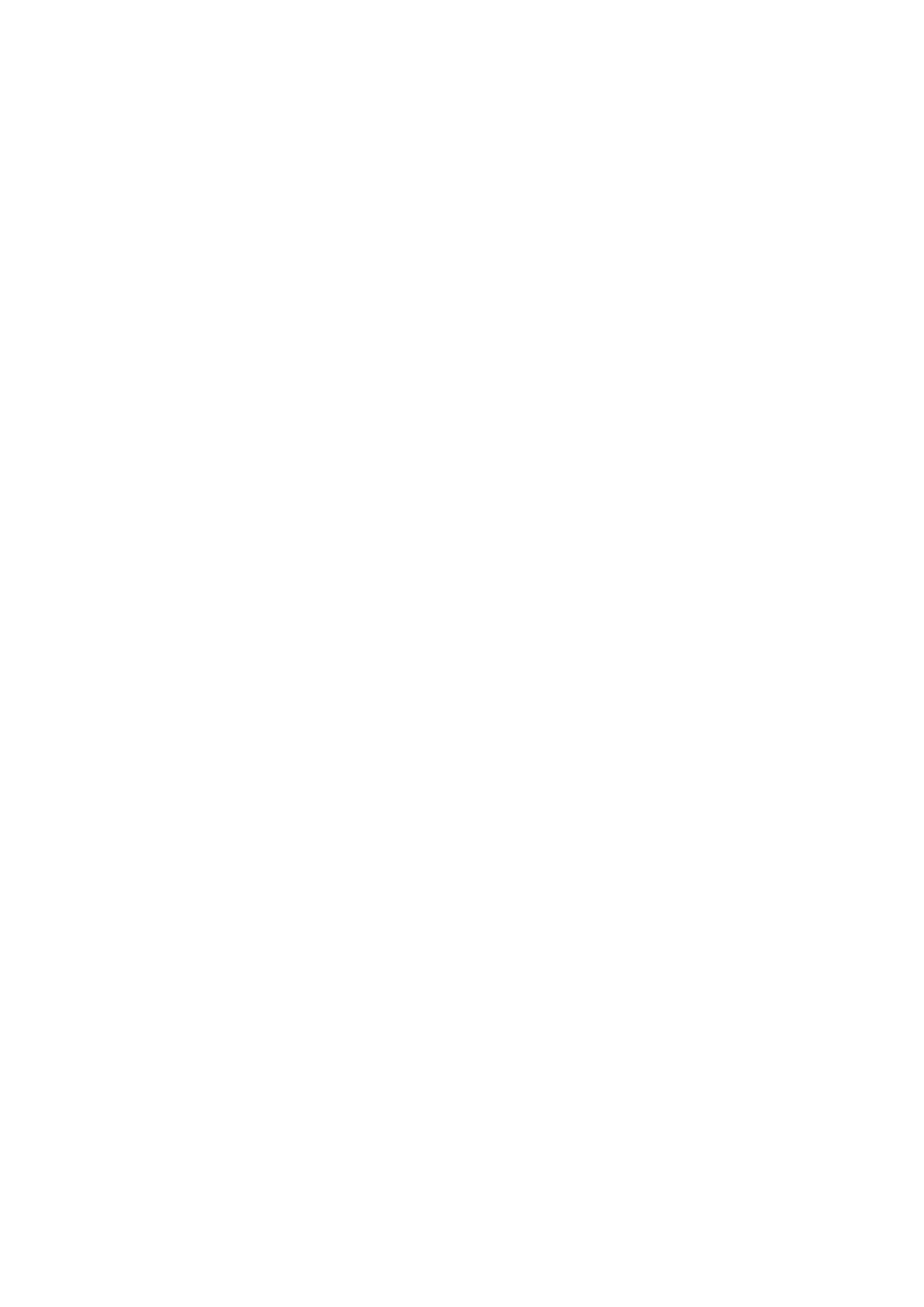| <b>Contents</b>                     |
|-------------------------------------|
| Introduction                        |
| Aims and objectives of Disciplinary |
| Determination of Sanction           |

| Undertaking the initiaion assessment of the potential sanctions to impose 4 |  |
|-----------------------------------------------------------------------------|--|
|                                                                             |  |
|                                                                             |  |
|                                                                             |  |
|                                                                             |  |
|                                                                             |  |
|                                                                             |  |
| Other factors to be taken into account when determining Sanctions 11        |  |
|                                                                             |  |
|                                                                             |  |
|                                                                             |  |
|                                                                             |  |
|                                                                             |  |
|                                                                             |  |
|                                                                             |  |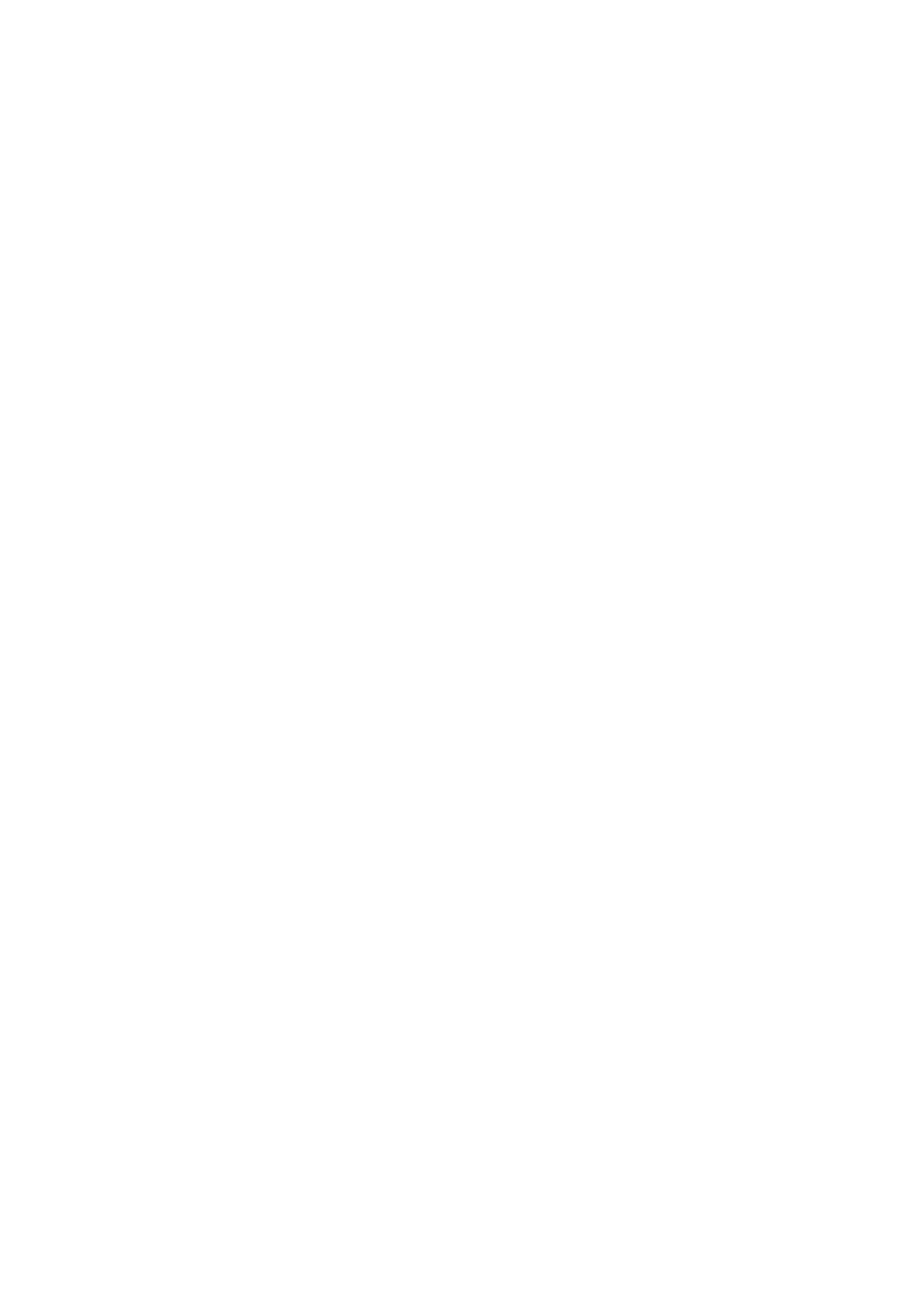## **Introduction**

- 1. This document provides guidance for members of the Financial Reporting Council (the "FRC") Disciplinary and Appeal Tribunals (the "Tribunal" or "Tribunals") when considering the imposition of sanctions under paragraphs 9(8)(i) and 10(12)(i) of the Actuarial Scheme (the "Scheme") and Actuarial Regulations (the "Regulations") on Members as defined in the Scheme<sup>1</sup>.
- 2. Although expressed as guidance for members of Tribunals, this guidance will also be relevant to Executive Counsel and to any member of the Tribunal Panel appointed to consider a Proposed Settlement Agreement when discharging their respective responsibilities under the Scheme.
- 3. Terms defined in the Scheme shall have the same meaning in this guidance.
- 4. This guidance is made by the FRC Board pursuant to paragraph 3(ii) of the Scheme which:
	- a. empowers the Board to provide any Tribunal with guidance concerning the exercise of its duties under the Scheme; and
	- b. requires any Tribunal to have regard to any such guidance.
- 5. This document is intended to provide guidance to Tribunal members on the approach to be taken when considering whether and, if so, what sanctions are appropriate in any given case. It is intended to:
	- a. promote proportionality, clarity, consistency and transparency in decision-making; and
	- b. ensure that all parties are aware from the outset of the approach likely to be taken by Tribunal when determining what sanction to impose.

It is important to emphasise that this guidance is advisory – and is not binding on Tribunals. It is for each Tribunal to decide what, if any, sanction to impose given the findings it makes in the case that it has heard. Where a Tribunal decides to depart from the guidance, it should explain its reasons for the departure.

- 6. This guidance is subject to the provisions of the Scheme. In the event of any conflict between the two, the provisions of the Scheme (and any Regulations thereunder) shall prevail. The procedure governing the Tribunal's consideration of the appropriate sanction is set out in Regulation 33. Nothing in the guidance is intended to be inconsistent with that provision and Tribunals must proceed in accordance with the overriding requirements of fairness and natural justice.
- 7. This guidance is a public document. Periodically, it will be reviewed and (where appropriate) revised in the light of experience. The guidance cannot deal with every single

<sup>1</sup> This document was first issued in January 2021 following updates to the Actuarial Scheme also issued on 1 January 2021. The documents have since been re-issued on 30 March 2021 with reinstated numbering and cross references from their previous versions for continuity and ease of use.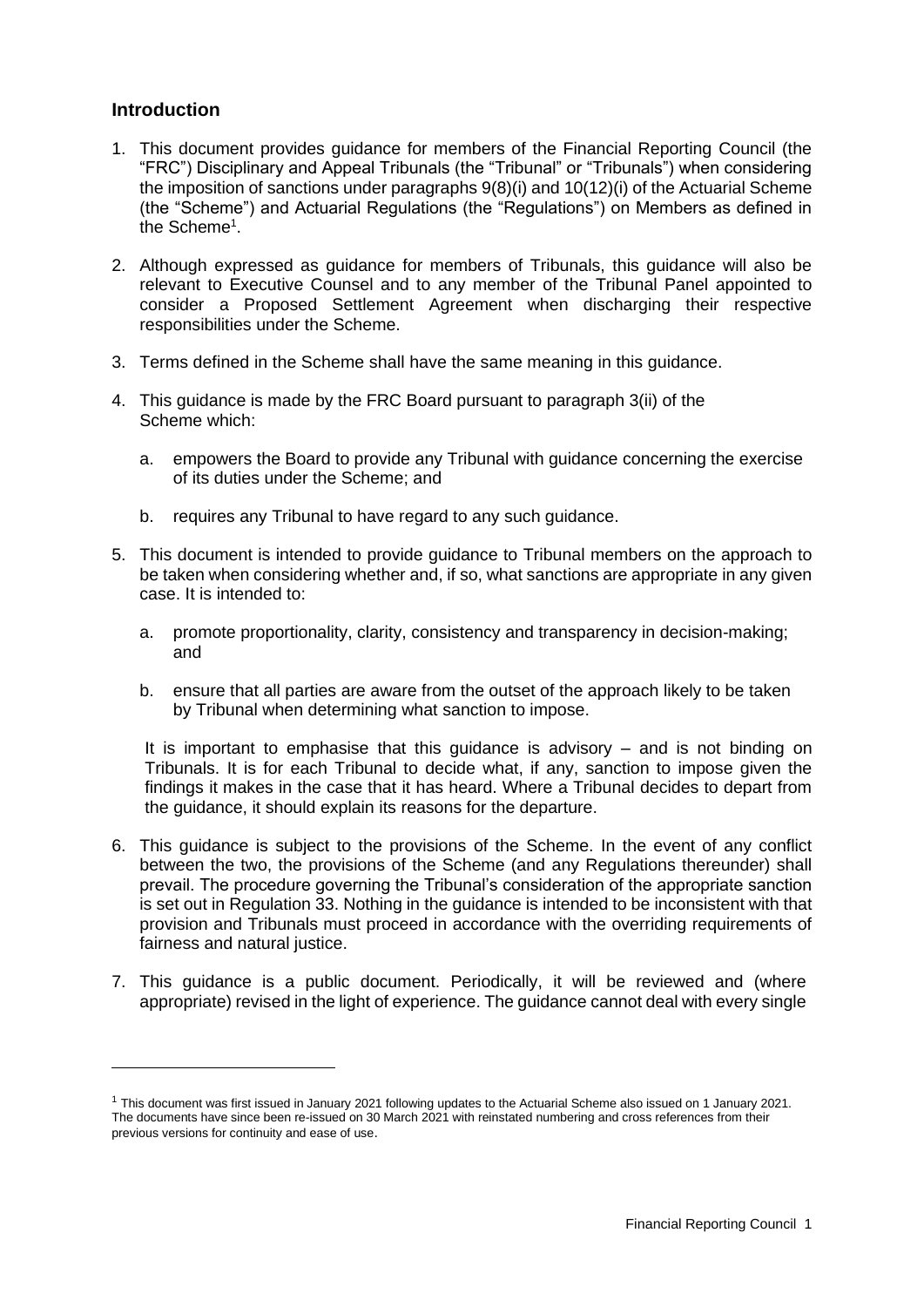situation and exceptions will sometimes arise. The guidance should be considered alongside any precedents emerging from cases decided by previous Tribunals.

#### **Aims and Objectives of the Scheme**

8. Sanctions are imposed under the Scheme where there is a finding by a Tribunal that a Member has committed an act of Misconduct, or has failed to comply with any of his obligations under paragraphs 14(1) or 14(2) of the Scheme. Misconduct is defined in the Scheme as:

*"an act or omission or series of acts or omissions, by a Member in the course of his or its professional activities (including as a partner, member, director, consultant, agent or employee in or of any organisation or as an individual) or otherwise, which falls significantly short of the standards reasonably to be expected of a Member or has brought, or is likely to bring, discredit to the Member or to the actuarial profession"*.

- 9. In determining the appropriate sanction, a Tribunal should have regard to the reasons for imposing sanctions for Misconduct in the context of professional discipline. Sanctions are imposed to achieve a number of objectives, namely:
	- a. to deter members of the actuarial profession from committing 'Misconduct';
	- b. to protect the public from Members whose conduct has fallen significantly short of the standards reasonably to be expected of that Member;
	- c. to maintain and promote public confidence in the actuarial profession; and
	- d. to declare and uphold proper standards of conduct amongst Members.

The primary purpose of imposing sanctions for acts of Misconduct is not to punish, but to protect the public and the wider public interest. Therefore a Tribunal's objective should be to impose the sanction or combination of sanctions necessary to achieve the objectives of the Scheme.

- 10. This guidance has been developed to help Tribunals achieve these objectives by imposing sanctions which:
	- a. improve the behaviour of the Member concerned;
	- b. are tailored to the facts of the particular case and take into account the nature of the Misconduct and the circumstances of the Member concerned;
	- c. are proportionate to the nature of the Misconduct and the harm or potential harm caused;
	- d. eliminate any financial gain or benefit derived as a result of the Misconduct; and
	- e. deter Misconduct by the Member, or others.

## **Determination of Sanction**

11. A Tribunal should consider the full circumstances of each case and the seriousness of the Misconduct involved before determining which sanction or combination of sanctions to impose on the Member. This guidance considers those factors that may be relevant to a Tribunal's consideration. The factors are not listed in any kind of hierarchy and it is for a Tribunal to decide on the weight to be allocated to each factor. The factors listed are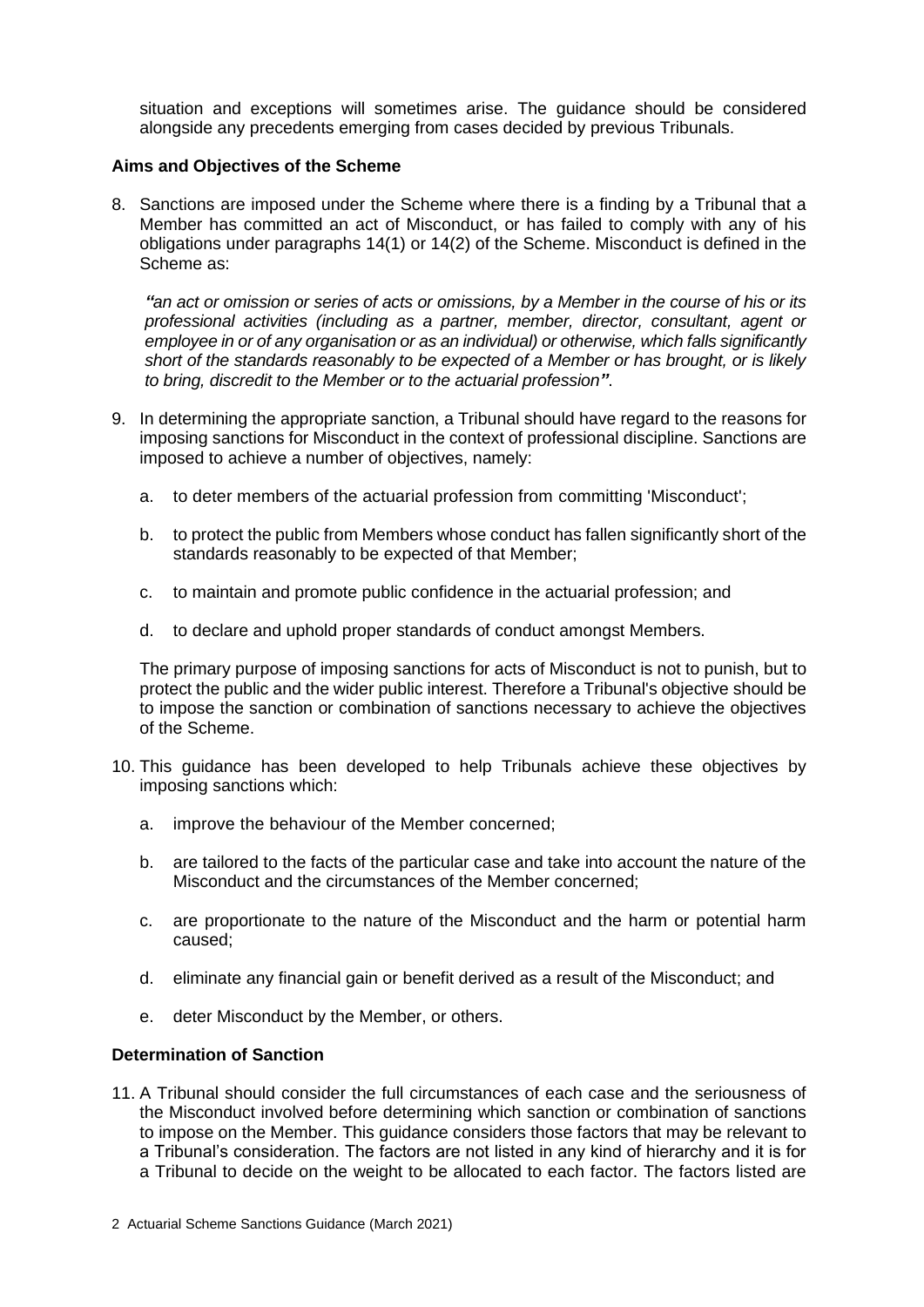not exhaustive; not all of the factors may be applicable in a particular case; and there may be other factors, not listed, that are relevant.

- 12. In deciding which sanction or combination of sanctions to impose, a Tribunal should have regard to the principle of proportionality. In assessing proportionality, a Tribunal should consider whether a particular sanction is commensurate with the circumstances of the case, including the seriousness of the Misconduct found and the circumstances of the Member concerned.
- 13. The seriousness of the Misconduct found should be determined by reference to a number of factors. These include the nature of the Misconduct, the level of responsibility of the Member in committing the Misconduct and the actual or potential loss or harm caused by the Misconduct. The extent to which intent, recklessness, knowledge of the risks or likely consequences, negligence or incompetence are involved will vary.
- 14. The sanctions available to Tribunals are set out at Appendix 1 to the Scheme and are reproduced below for convenience:
	- a. Reprimand;
	- b. Severe Reprimand;
	- c. Condition The Tribunal may order a Member to comply with any direction that it considers, in its absolute discretion, appropriate. By way of example and without limitation to the Tribunal's general discretion, such direction may require a Member to undertake education or training, to comply with particular requirements when practising (including restrictions on the nature of any work undertaken or clients represented);
	- d. Exclusion as a Member of one or more Participants and that the Exclusion be for a recommended period of time;
	- e. Fine amount specified by the Tribunal (and in the event of a non-payment in full, including any interest, of a Fine and/or cost order within the time specified for payment Exclusion as a Member of one or more Participants);
	- f. Waiver/repayment of client fees;
	- g. Order that a Member be ineligible for a prescribed period for a practising certificate or registration or authorisation or a licence (for the practice of an activity requiring such a certificate, registration, authorisation or licence);
	- h. Order that a Member's practising certificate or registration or authorisation or licence be withdrawn (for the practice of any activity requiring such a certificate, registration, authorisation or licence). The Tribunal may recommend that such a certificate, registration, authorisation or licence not be reinstated for a specified period of time.

## **Combination of Sanctions**

15. Sanctions may be imposed in combination. When doing so, Tribunals should assess, in the light of all the circumstances of the matter, the appropriateness of the proposed sanctions both individually and in combination. Set out below are some of the considerations that a Tribunal should have regard to when imposing sanctions in combination: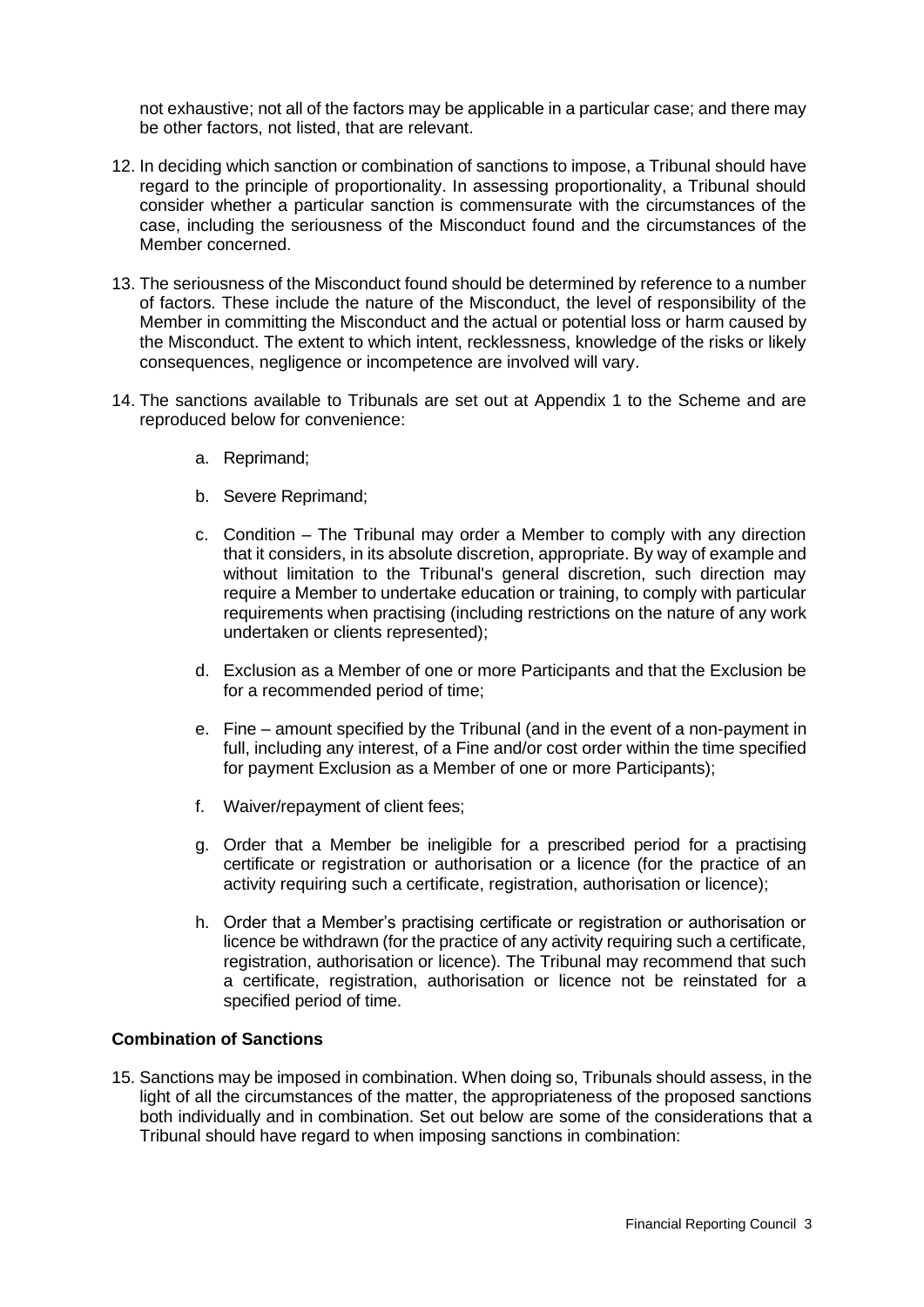- a. a Reprimand or Severe Reprimand can be ordered in conjunction with any other sanction(s). Ordinarily, if the seriousness of the Misconduct is such as to merit a Severe Reprimand, it will be appropriate for it to be ordered in conjunction with another sanction;
- b. a Fine can be ordered in conjunction with any other sanction(s);
- c. a sanction requiring the Waiver or repayment of client fees is unlikely to be appropriate if it is the only sanction imposed by a Tribunal because such a sanction (on its own) is unlikely to be sufficient to reflect the nature and seriousness of the Misconduct and achieve the purpose of imposing sanctions (see paragraph 9 above);
- d. dependent upon the circumstances of the particular Member, it may be appropriate to order a specific period of ineligibility for a practicing certificate, registration or authorisation or a licence or, alternatively, to order that a Member's practicing certificate, registration or authorisation or licence be withdrawn in conjunction with another sanction (other than Exclusion);
- e. Exclusion can be imposed in a number of different combinations, together with a Fine, a Waiver or repayment of client fees and/or a Severe Reprimand.

## **Summary of Approach to Determining Sanction**

- 16. It follows, therefore, that the normal approach to determining the sanction to be imposed in a particular case should be to:
	- a. assess the nature and seriousness of the Misconduct found by the Tribunal (paragraphs 17 to 21);
	- b. identify the sanction (including the range within which any Fine might fall) or combination of sanctions that the Tribunal considers potentially appropriate having regard to the Misconduct identified at (a) above (paragraphs 22 to 48);
	- c. consider any relevant aggravating or mitigating circumstances and how those circumstances affect the level of sanction under consideration (paragraph 49 to 55);
	- d. consider any further adjustment necessary to achieve the appropriate deterrent effect (see paragraphs 56 and 57);
	- e. consider whether a discount for admissions or settlement is appropriate (paragraphs 58 to 63);
	- f. decide which sanction(s) to order and the level/duration of the sanction(s) where appropriate; and
	- g. give an explanation at each of the six stages above, sufficient to enable the parties and the public to understand the Tribunal's conclusions.

#### **Undertaking the initial assessment of the potential sanctions to impose**

17. In assessing the nature and seriousness of the Misconduct and in determining which sanctions might be appropriate, a Tribunal will normally consider the factors summarised in the next paragraph. This list is not exhaustive and not all factors will be applicable in a particular case. A Tribunal should also consider carefully whether there may be other factors, not listed, that are relevant. Having identified the factors that it regards as relevant, a Tribunal should decide the relative weight to ascribe to each relevant factor.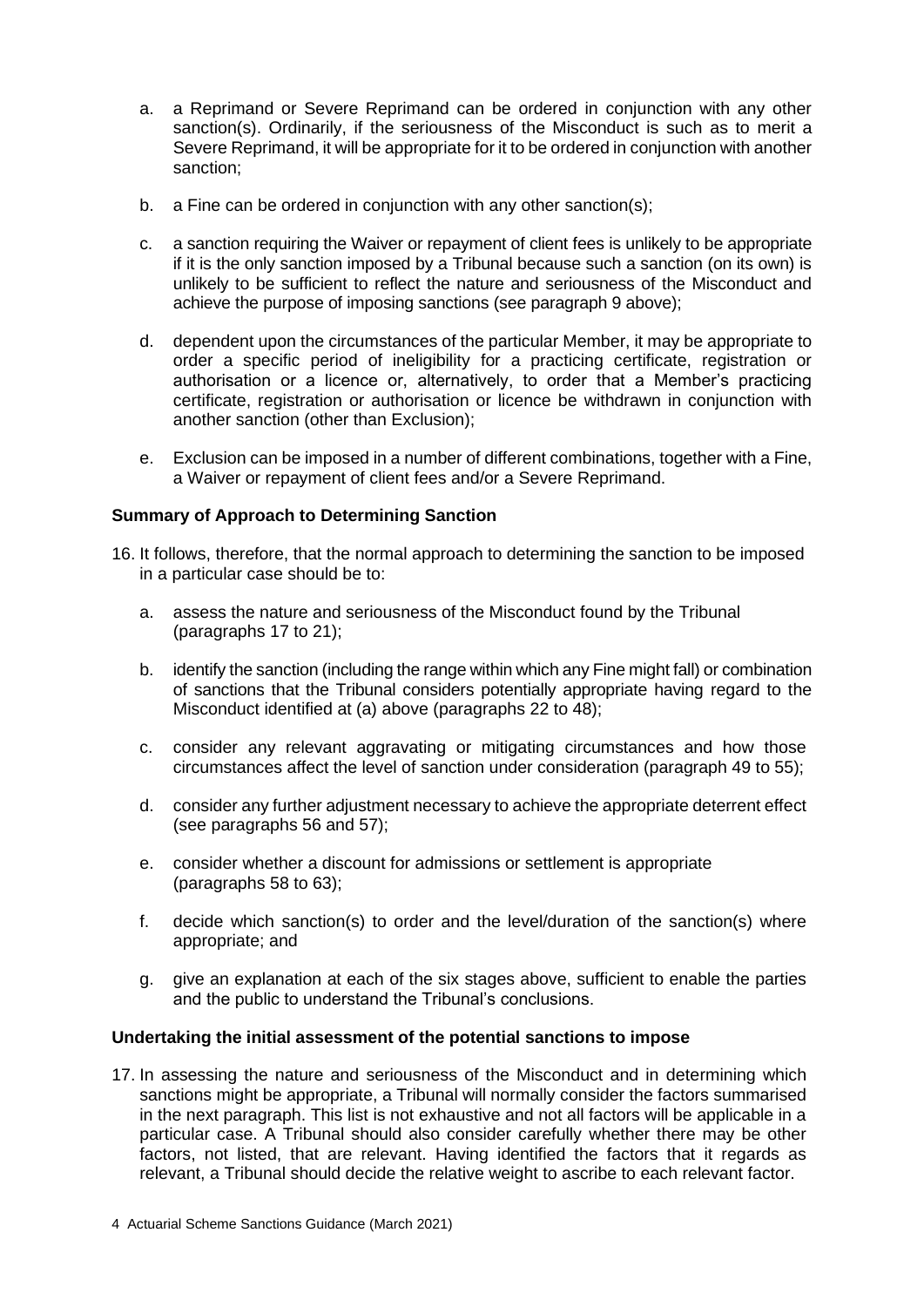- 18. Factors which may be considered include:
	- a. the financial benefit derived or intended to be derived from the Misconduct. This may include any loss avoided or intended to be avoided where it is practicable to quantify this (for example, this could be quantified in appropriate cases by the fees received by the Member, or by performance related pay, bonuses, or share options received by the Member). A Tribunal may also allocate an amount in respect of interest on the benefit obtained;
	- b. whether the Misconduct caused or risked the loss of significant sums of money (for example, this could be quantified in appropriate cases by reference to the reduction in market value or loss to creditors);
	- c. where the Misconduct involved a failure to comply with professional standards, whether such failure was intentional or unintentional;
	- d. the nature, extent and importance of the standards breached;
	- e. whether the Misconduct involved a failure to act or conduct business with integrity;
	- f. whether the Misconduct was dishonest, deliberate or reckless (see paragraphs 50 to 52);
	- g. whether the Member has been convicted of a related criminal offence in the United Kingdom;
	- h. whether the Member has been convicted outside the United Kingdom of a related offence which would have constituted a criminal offence in the United Kingdom;
	- i. the extent to which any potential financial crime (such as fraud) was facilitated or able to occur as a result of (i) deficiencies in the governance or management of the entity affected or (ii) the Misconduct;
	- j. whether the Misconduct adversely affected, or potentially adversely affected, a significant number of people in the United Kingdom (such as the public, investors or other market users, consumers, clients, employees, (former) pension scheme members or creditors);
	- k. whether the Misconduct undermines the purpose or effectiveness of the disciplinary arrangements, such as a failure to comply with obligations under the Scheme or the requirements of the relevant Participant;
	- l. whether the Misconduct could undermine confidence in the standards of conduct of Members, and/or corporate governance and/or pension scheme governance in the United Kingdom and/or the profession generally;
	- m. whether the Member caused or encouraged other individuals to commit Misconduct;
	- n. whether the Member held a senior position and/or supervisory responsibilities; and
	- o. whether the Member was solely responsible for the Misconduct.
- 19. When considering a sanction to be imposed for a failure by a Member to comply with any of his or its obligations under paragraphs 14(1) or 14(2) of the Scheme, a Tribunal should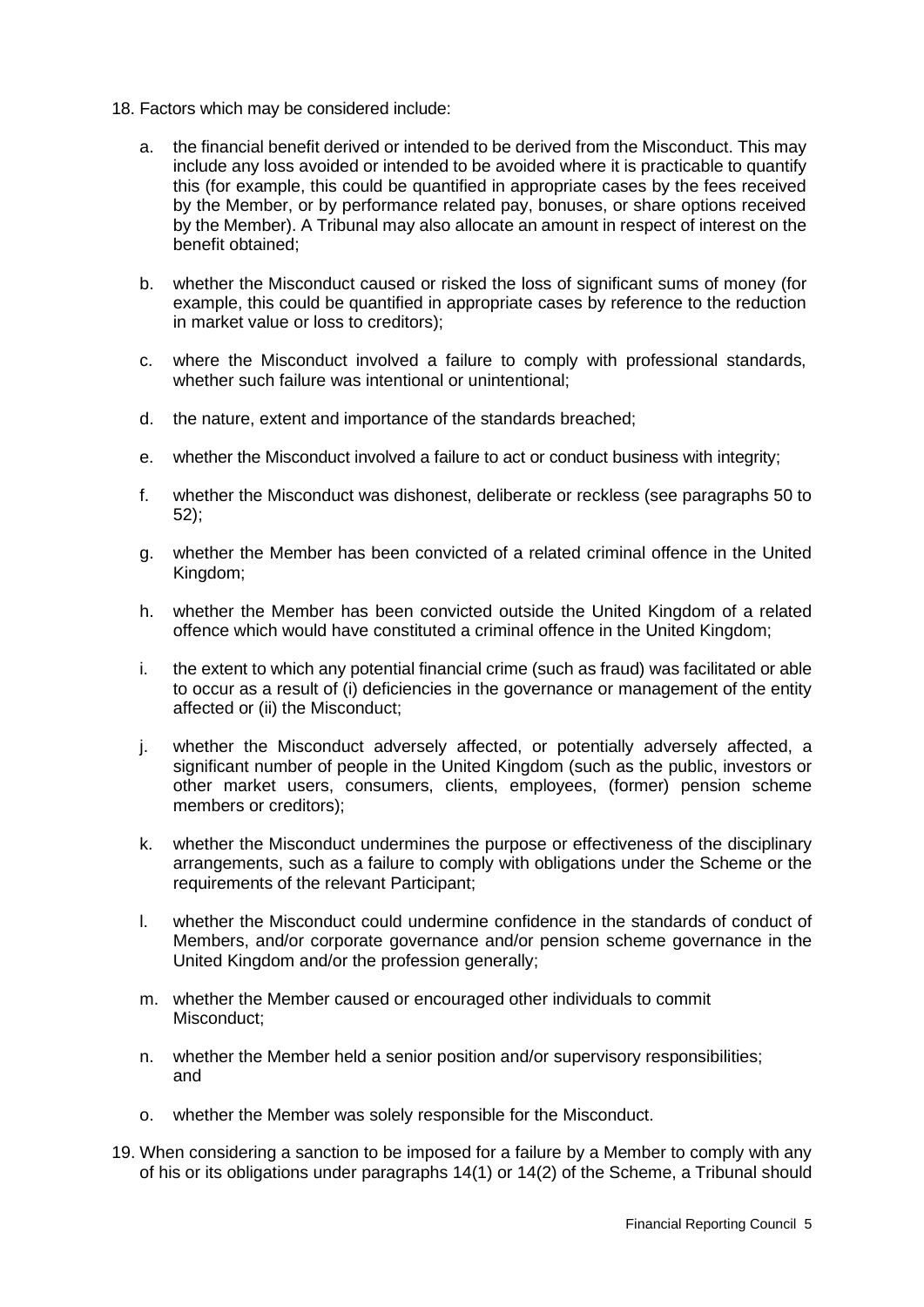considers the reason(s) for and the significance of the failure to comply. Where the noncompliance is continuing, a Tribunal considers whether to impose a Fine that would promote compliance, such as a Fine calculated on a daily or other periodic basis.

- 20. When determining the sanction to be imposed, a Tribunal disregards the fact that sanctions have been, or may be, imposed by another regulator or other authority in respect of the Misconduct or the events related to that Misconduct. A Tribunal takes account of sanctions that have been, or may be, imposed only when considering a Member's financial position (see paragraphs 33 to 38).
- 21. The following sections provide guidance on the factors that a Tribunal may take into account when considering whether to impose a particular sanction, whether individually or in combination.

# **Reprimands and Severe Reprimands**

## *Introduction*

- 22. A Reprimand or Severe Reprimand signals a Tribunal's disapproval of the Member's conduct to that Member. Further, through the publication of the Tribunal's decision, that disapproval will be communicated to the wider public and profession.
- 23. Although it has no direct or immediate impact on the right to practice, a Reprimand or Severe Reprimand will show on that Member's disciplinary record. The imposition of Reprimands or Severe Reprimands also allow the FRC and/or a Participant to identify any repetition of the particular Misconduct and for the FRC, an FRC Tribunal and/or a Participant to take this into account when deciding upon appropriate action or sanction in respect of any further Misconduct.

## *Ordering a Reprimand or a Severe Reprimand*

- 24. A Reprimand or Severe Reprimand can be given in conjunction with another sanction. The circumstances in which a Reprimand or Severe Reprimand either alone or in conjunction with a Fine may be appropriate include:
	- a. where the Misconduct was unintended or where the Misconduct does not cast doubt on the general competence of the Member; and
	- b. where the Misconduct is not so damaging to public and market confidence in the standards of conduct of Members and in the actuarial profession and the quality of corporate reporting that, in order to protect the public and the wider public interest, ineligibility for a practising certificate or licence, a direction to prevent a Member from undertaking engagements of a particular character, withdrawal of a practising certificate or licence or Exclusion would be the more appropriate sanction.
- 25. Where the circumstances suggest a Reprimand or Severe Reprimand is the appropriate sanction, a Tribunal should consider the seriousness of the Misconduct to determine whether a Severe Reprimand is the more appropriate censure for the particular Misconduct.

## **Direction**

#### *Introduction*

26. A Tribunal may order a Member to comply with any direction that it considers, in its absolute discretion, appropriate. By way of example and without limitation to the Tribunal's general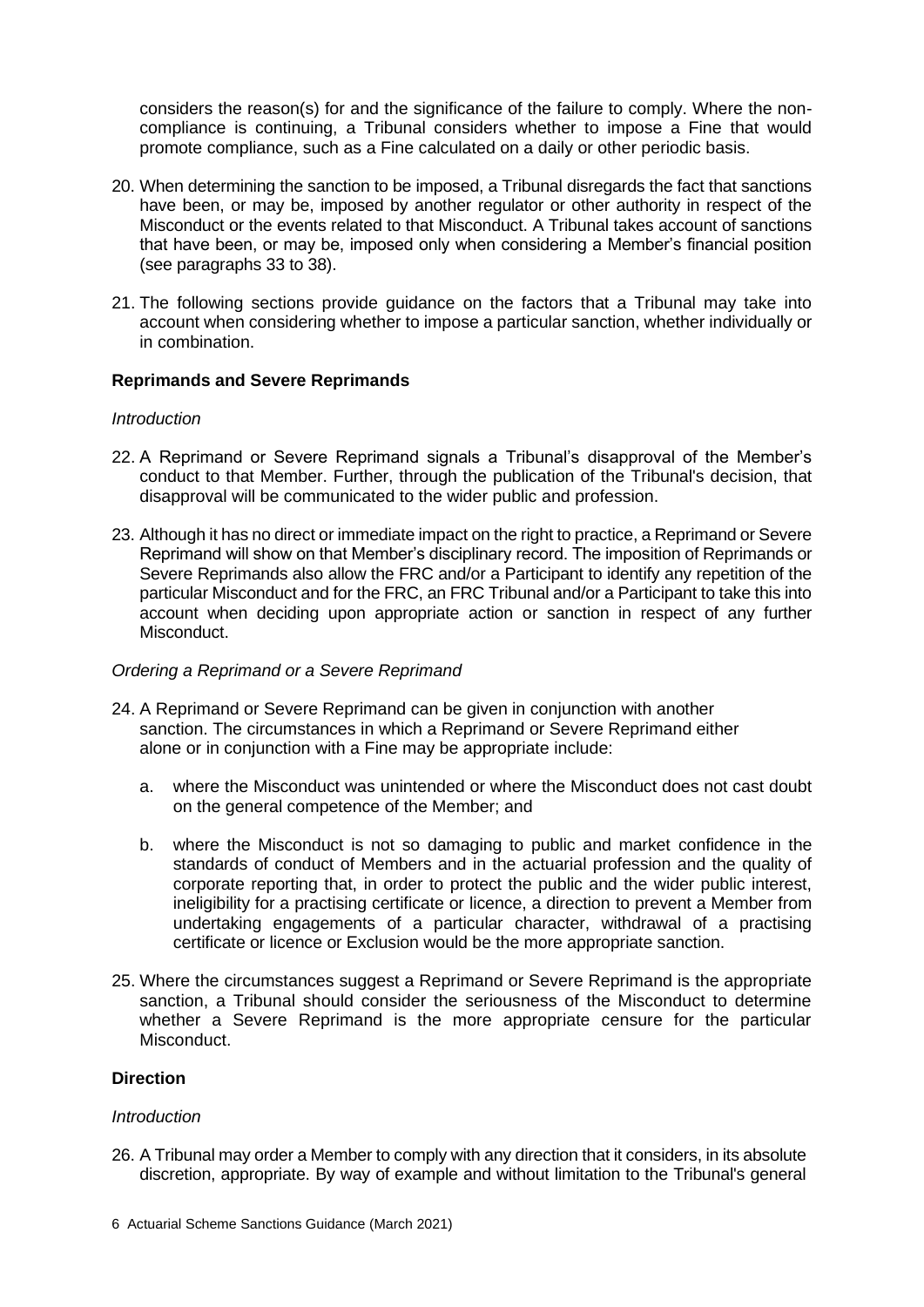discretion, such direction may require a Member to undertake or implement education or training programmes, or to comply with particular requirements when practising (including restrictions on the nature of any work undertaken).

## *Imposing a Direction*

- 27. This sanction is intended to be used by Tribunals where the circumstances suggest that the public interest would be best served by requiring the Member to take particular actions with a view to:
	- a. improving the professional competence of a particular Member;
	- b. preventing a Member from undertaking engagements that, based on the Misconduct established, that Member is not competent to undertake (for example by directing the Member not to undertake actuarial work of a particular character).
- 28. The imposition of a Direction will normally be accompanied by ancillary provisions that address such matters as:
	- a. the date by which any Direction must be complied with;
	- b. the period during which any limitation on a Member's ability to undertake particular engagements shall remain in effect;
	- c. any conditions or requirements that must be complied with before any Direction will be discharged;
	- d. the identity of any person or organisation responsible for overseeing compliance with a Direction;
	- e. the procedure by which any Member may apply to vary or discharge a Direction.

## **Fines**

#### *Introduction*

29. A Fine may be ordered either alone or in combination with one or more other sanctions. Given that it will normally be in the public interest for any Misconduct warranting the imposition of a Fine to be accompanied by some degree of censure (e.g. through a Reprimand or Severe Reprimand), a Tribunal should not impose a Fine in isolation (i.e. without any other sanction) without satisfying itself that that is the appropriate course and providing reasons for that decision.

## *Ordering a Fine*

- 30. In order to determine whether a Fine is appropriate the factors to be considered will normally include whether:
	- a. deterrence can be achieved by issuing a Reprimand or a Severe Reprimand alone;
	- b. the Member has derived any financial gain or benefit (including avoidance of loss) as a result of the Misconduct;
	- c. the Misconduct involved or caused or put at risk the loss of significant sums of money; and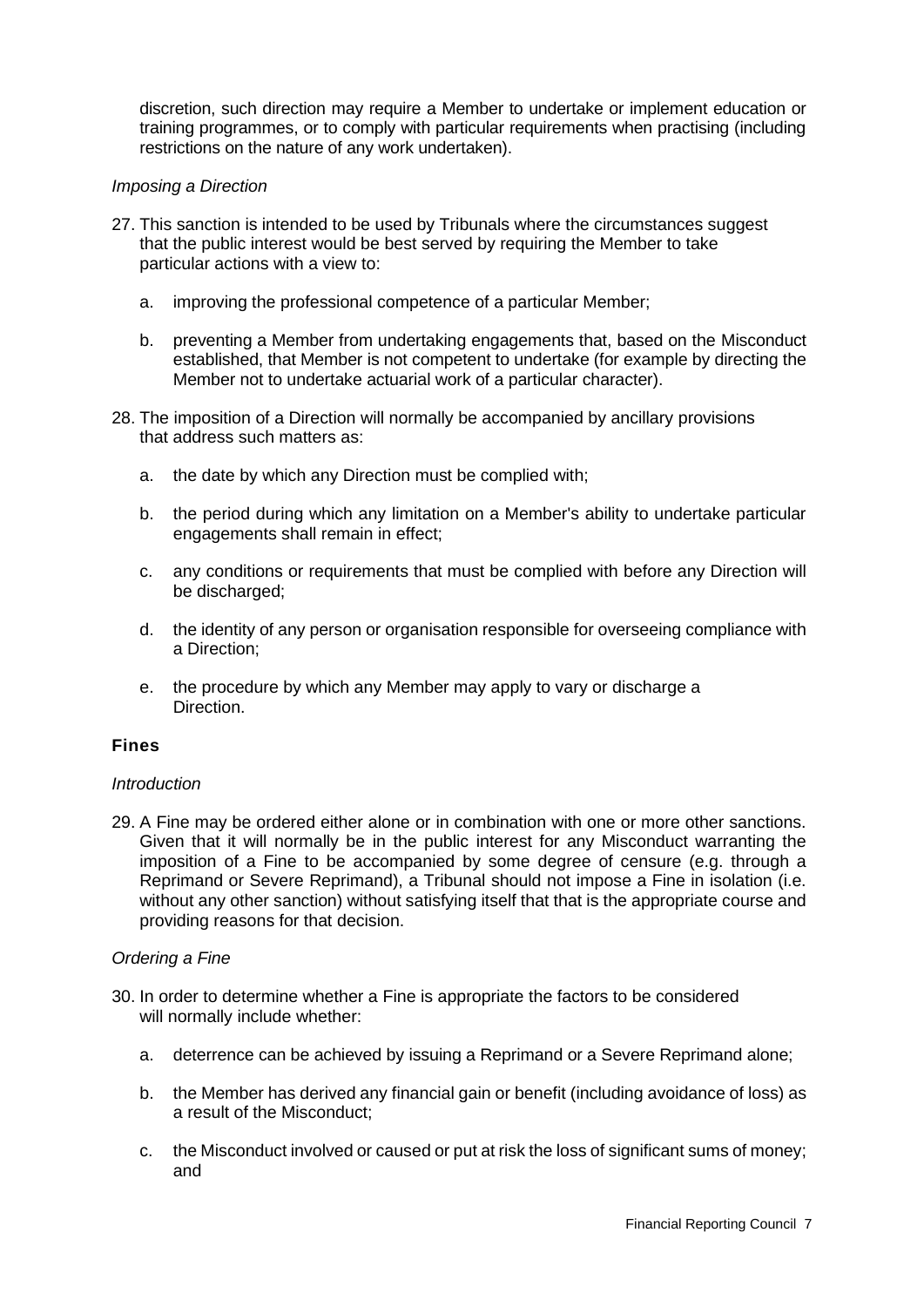d. a Fine was ordered in similar previous cases.

## *Determining the amount of a Fine*

- 31. In cases where a Tribunal considers that a Fine is appropriate, it should aim to impose a Fine that:
	- a. is proportionate to the Misconduct and all the circumstances of the case,
	- b. will act as an effective deterrent to future Misconduct, and
	- c. will promote public confidence in the regulation of the actuarial profession and in the way in which Misconduct is addressed.
- 32. In undertaking this assessment, a Tribunal will normally take into consideration:
	- a. the seriousness of the Misconduct;
	- b. the Member's financial resources and the effect of a Fine on that Member and his future employment;
	- c. the factors set out in paragraph 18.

There is no upper limit on the Fine that the Tribunal can impose.

- 33. Having assessed the seriousness of the Misconduct involved, the amount of any Fine will have regard to the Member's financial resources (including his income and assets) and employment prospects.
- 34. A Member's remuneration is likely to be an appropriate starting point when considering the level of Fine that would (a) be appropriate to reflect the Misconduct involved and (b) be necessary to act as a credible deterrent.
- 35. The calculation of a Member's financial resources should take account of his annual gross income together with any benefits he derives from his current employment, including any bonus, pension contribution, share options and share schemes, and/or distributions of profit. Employment includes both employment and self-employment as an adviser, employee, director, partner or contractor or in any other capacity.
- 36. Where the Member concerned is no longer in employment, a Tribunal will need to obtain information about the Member's existing financial resources and future employment prospects.

#### *Other considerations*

- 37. When deciding the level of Fine to impose, a Tribunal should:
	- a. when considering a Member's financial resources, establish whether there are any arrangements that would result in part or all of any Fine being paid or indemnified by insurers, or by a Member's firm, partnership, company or employer. The existence of any such arrangements should not be a ground for increasing any Fine beyond the level that would otherwise be considered appropriate by the Tribunal; and
	- b. disregard the possibility that the Member may be liable for the costs of the case. (The approach to any award of costs is considered in paragraph 64).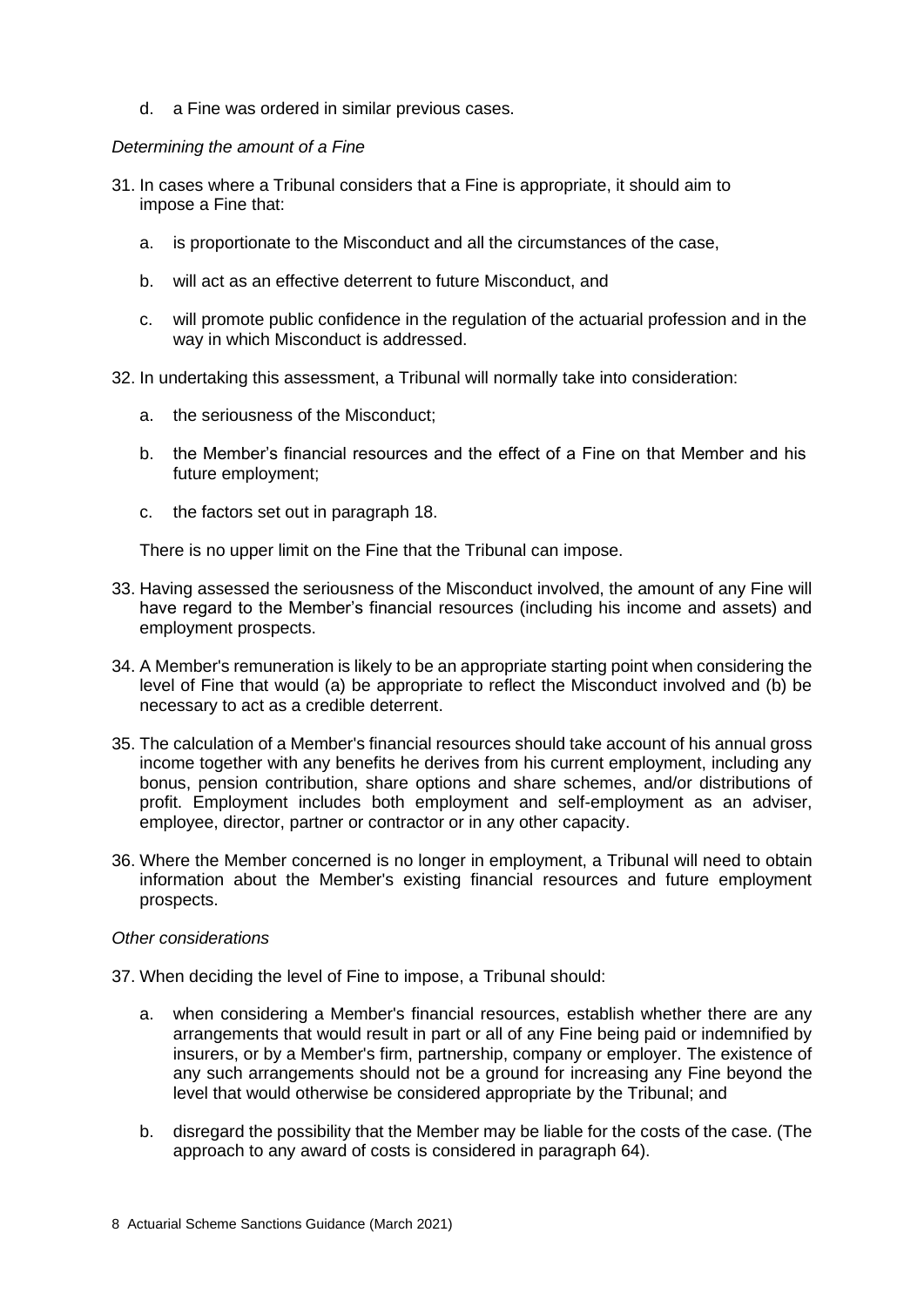- 38. Having arrived at a figure for the Fine based on the nature and seriousness of the Misconduct, a Tribunal considers whether the amount of the Fine should be adjusted:
	- a. to take account of any aggravating and mitigating factors (paragraphs 54 and 55);
	- b. to ensure the Fine has the necessary deterrent effect (paragraph 56 and 57); and/or
	- c. to reflect any discount for admissions and/or settlement (paragraph 58 to 63).

### **Waiver/repayment of client fees**

#### *Introduction*

- 39. If the Member has gained financially from the Misconduct, in particular as a result of receipt of client fees, a Tribunal considers ordering a Waiver or repayment of the relevant client fees. Any such order will normally be in addition to another sanction or sanctions.
- 40. The circumstances in which a Waiver or repayment of client fees may be appropriate include where the Member has acted dishonestly, recklessly, or incompetently and there is no evidence to suggest that the client was complicit in the Misconduct or otherwise culpable for the Misconduct at the time it was committed.

#### *Ordering Waiver/repayment of client fees*

- 41. In order to determine whether Waiver/repayment of client fees is appropriate the factors to be considered include:
	- a. whether the Misconduct has caused the client to suffer loss, or has put at risk the loss of money by the client, through no fault of its own;
	- b. whether the client has obtained value for the services contracted and/or paid for from the Member;
	- c. whether the Member has voluntarily repaid fees to the client concerned.

#### **Preclusion**

**Order that a Member be ineligible for a prescribed period for a practising certificate or registration or authorisation or a licence.**

#### **Order that a Member's practising certificate or registration or authorisation or licence be withdrawn and a recommendation that it not be reinstated for a specified period of time.**

#### *Introduction*

- 42. These two sanctions are considered together. However, the first is only likely to be relevant where the Member does not currently hold a practising certificate or any registration or authorisation or licence for the practice of any activity requiring such a certificate, registration, authorisation or licence. The second will be relevant where a Member does hold such a certificate, registration or authorisation or licence.
- 43. A Tribunal's ability to preclude a Member from practising in general, or from practising a particular activity for a prescribed period, may be the appropriate sanction where the Member's Misconduct has been so damaging that Preclusion should be imposed in order to protect members of the public and maintain public and market confidence in the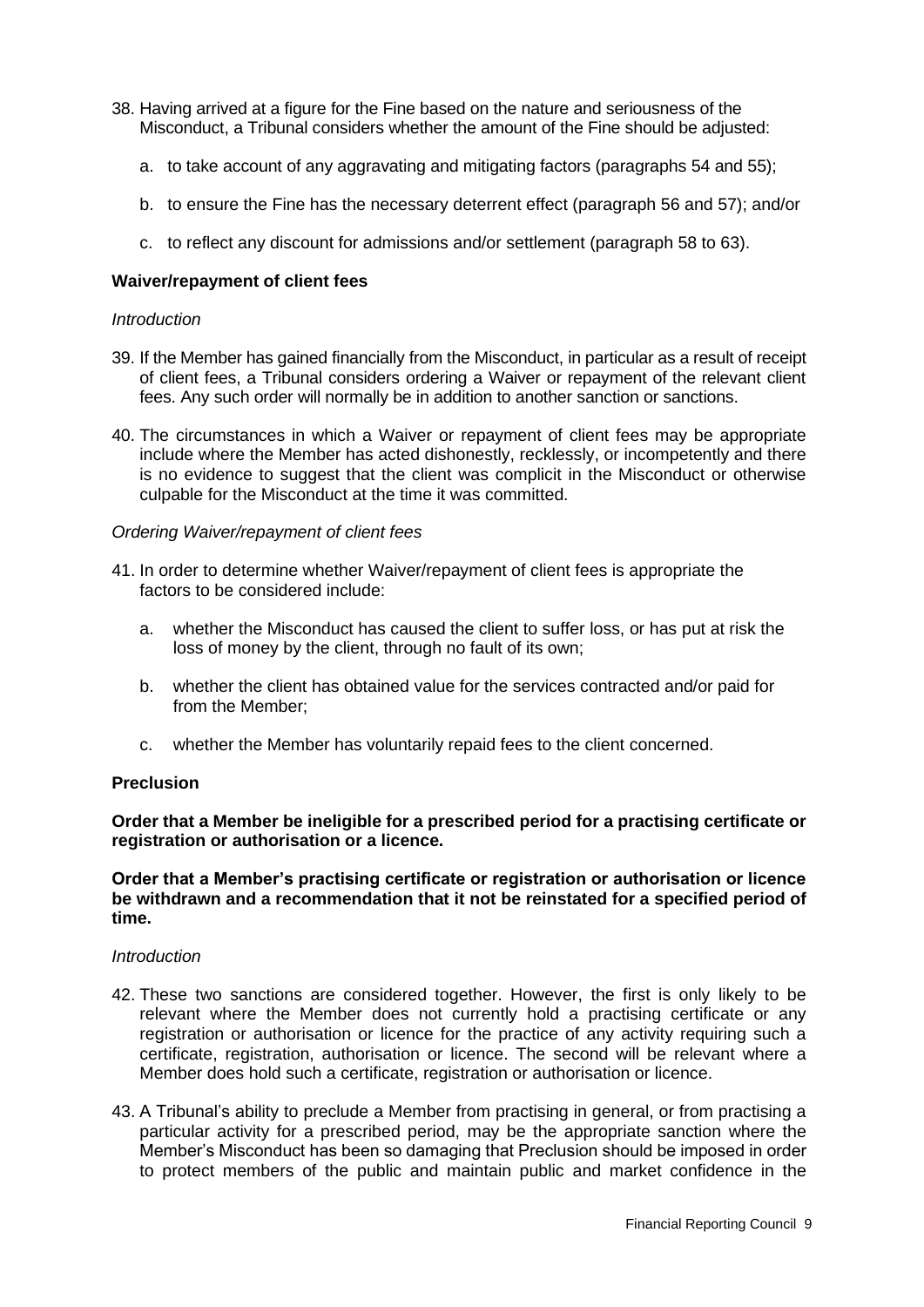standards of conduct of Members and in the actuarial profession and the quality of corporate reporting. A period of Preclusion will only be appropriate if the Misconduct that occurred falls short of being fundamentally incompatible with continued membership of a Participant.

#### *Ordering Preclusion*

- 44. In order to determine whether Preclusion is appropriate, the factors to be considered include:
	- a. the extent to which the Misconduct calls into question the competence of the Member;
	- b. whether the Misconduct was dishonest;
	- c. whether the Misconduct was deliberate;
	- d. whether the Misconduct was reckless;
	- e. the significance of the Misconduct, including the nature and importance of the standards breached;
	- f. the duration and frequency of the Misconduct;
	- g. the amount of financial benefit (including avoidance of loss) to the Member as a result of the Misconduct;
	- h. whether the Misconduct adversely affected a significant number of people in the United Kingdom (such as investors, customers, employees, pensioners or creditors);
	- i. whether the Misconduct involved or caused or put at risk the loss of significant sums of money;
	- j. whether the Misconduct could undermine confidence in the standards of conduct in general of Members, and/or in financial reporting and/or corporate governance and/or pension scheme governance in the United Kingdom;
	- k. whether it is likely that the same type of Misconduct (whether on the part of the Member) will recur if Preclusion is not imposed;
	- l. whether the Member concerned has failed to comply with any requirements or rulings of another regulatory or disciplinary authority relating to his/its conduct, for example those of a Participant;
	- m. whether the FRC (or any other disciplinary body) has taken any previous disciplinary action resulting in adverse findings against the Member;
	- n. whether any other action or sanction (including sanctions for criminal offences) has been taken or imposed, either in or outside the United Kingdom, by any other regulatory, disciplinary or enforcement authority in relation to the same or similar matters.

# **Exclusion**

#### *Introduction*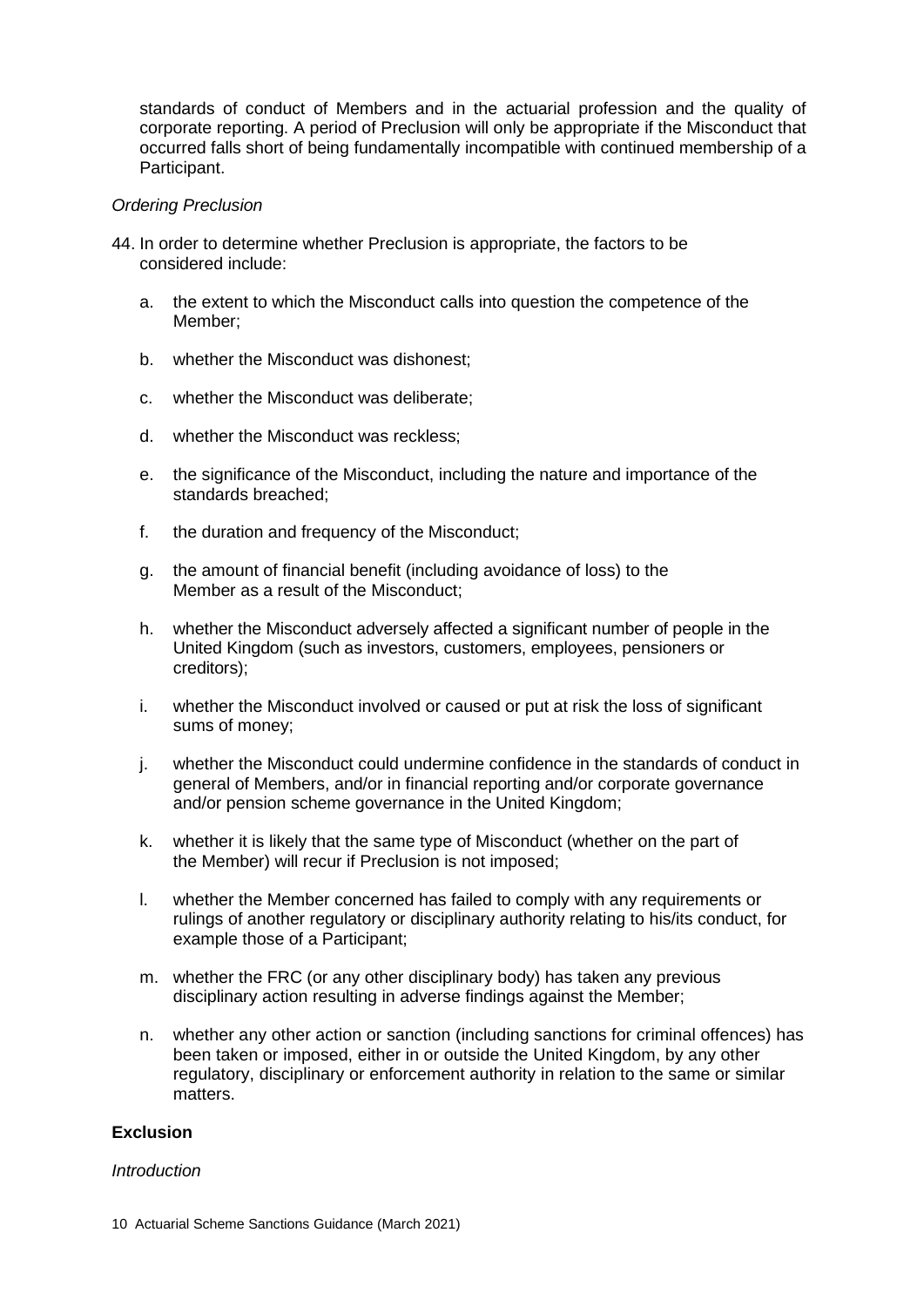- 45. The ability to exclude a Member from membership with one or more Participants exists because certain Misconduct is so damaging to the wider public and market confidence in the standards of conduct of Members and in the actuarial profession and the quality of corporate reporting in the United Kingdom that removal of the Member's professional status is the appropriate outcome in order to protect the public or otherwise safeguard the public interest.
- 46. Prior to imposing an order excluding a Member from membership of a Participant, all other available sanctions should be considered to ensure that the Exclusion is the most appropriate sanction (either on its own or in conjunction with another sanction or sanctions) and is proportionate taking into account all the circumstances of the case.

## *Ordering Exclusion*

- 47. Where the Misconduct is fundamentally incompatible with continued membership of a Participant, Exclusion is likely to be the appropriate sanction.
- 48. The factors set out in paragraph 44 will normally be relevant considerations when a Tribunal is considering whether to order Exclusion. In addition, a Tribunal will wish to consider whether any of the circumstances set out below are present:
	- a. whether, if dishonest, the Misconduct was covered up and/or concealed;
	- b. whether the Member has been convicted of a related criminal offence in the United Kingdom; or
	- c. whether the Member has been convicted outside the United Kingdom of a related offence which would have constituted a criminal offence in the United Kingdom.

## **Other factors to be taken into account when determining the sanction to be imposed**

49. In the course of this guidance reference has been made to various factors that Tribunals should consider when determining the level of sanction to impose. The characteristics of those factors are discussed below.

### *Intent*

- 50. Whether a Tribunal concludes that the Misconduct was intentional will be a material factor when determining any sanction to be imposed.
- 51. Factors tending to show that the Misconduct was intentional include where:
	- a. the Member involved intended or foresaw that the likely or actual consequences of their actions or inaction would amount to a falling short of professional standards of conduct;
	- b. the Member involved permitted the Misconduct to continue notwithstanding that they knew that their actions breached the relevant rules, standards or procedures;
	- c. the Member involved was influenced to commit the Misconduct by the belief that it would be difficult to detect;
	- d. the Member deliberately took decisions relating to the Misconduct knowing that he was acting outside his field of competence;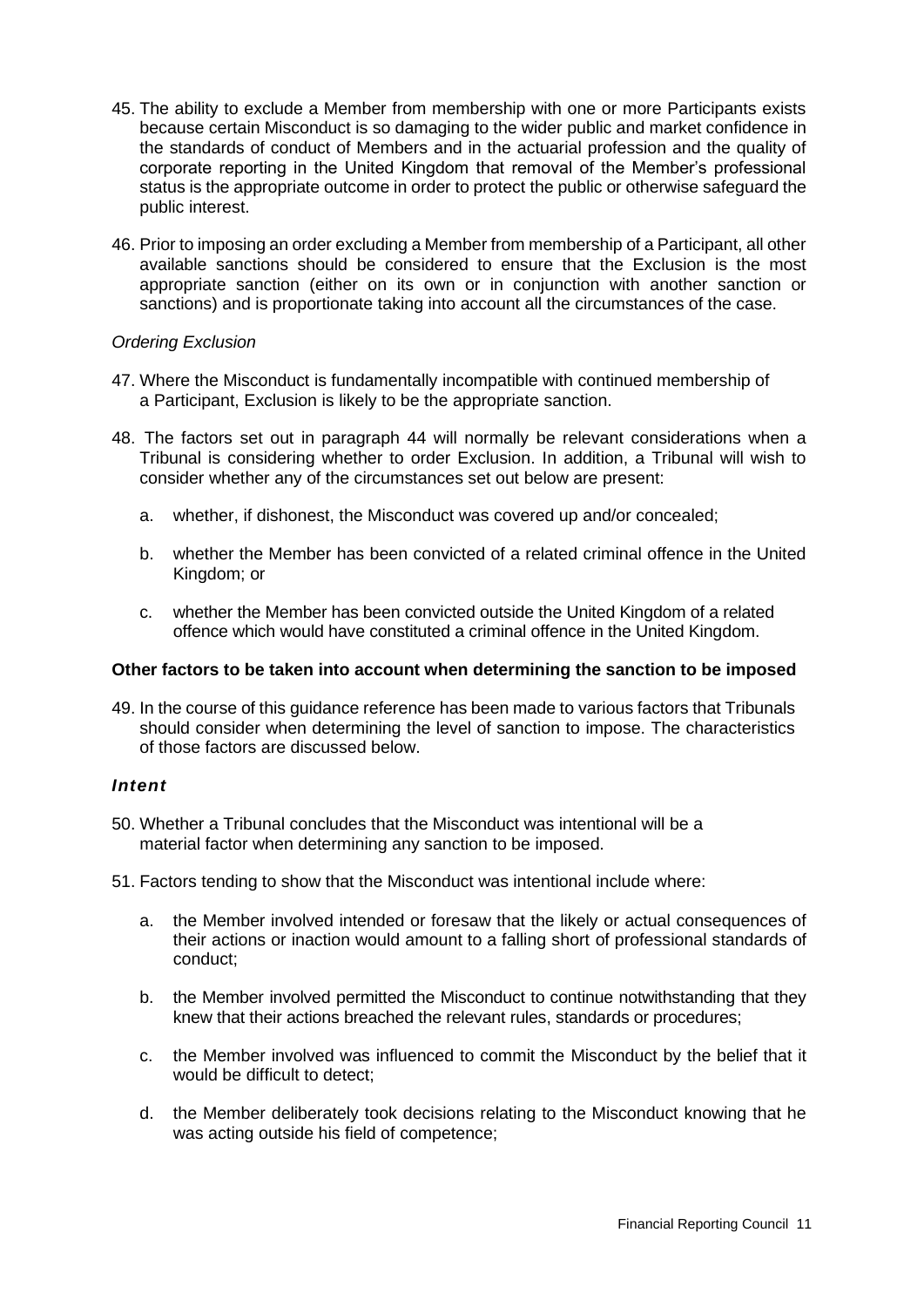- e. the Member intended to benefit financially from the Misconduct, either directly or indirectly; and/or
- f. the Member repeated the Misconduct notwithstanding being aware that to do so would involve breaching the relevant rules, standards, or procedures.

#### *Recklessness*

52. A Tribunal may conclude that a Member acted recklessly if the Member (a) knew that a proposed course of action or inaction might involve a breach of the applicable professional standards, and (b) proceeded nevertheless.

#### *Aggravating and Mitigating Factors*

- 53. Having assessed the seriousness of the Misconduct and reached a view on the sanction that would be appropriate, a Tribunal considers whether to adjust that sanction to reflect any aggravating or mitigating factors that may exist (to the extent those factors have not already been taken into account in the Tribunal's assessment of the seriousness of the Misconduct).
- 54. Examples of events or behaviour that a Tribunal may conclude aggravated the Misconduct, and so should be taken into account when deciding the sanction to be imposed, include where:
	- a. the Member failed to bring the Misconduct to the attention of the FRC (or to the attention of another appropriate regulatory, disciplinary or enforcement authority) quickly, effectively or completely;
	- b. the Member failed to cooperate with, or hindered, the investigation of the Misconduct by the FRC, or by another regulatory, disciplinary or enforcement authority (especially if the investigation was prejudiced or delayed thereby);
	- c. the Member involved sought to conceal the Misconduct or reduce the risk that the Misconduct would be discovered;
	- d. no remedial steps have been taken since the Misconduct was identified, either on the Member's own initiative or as directed by the FRC or another regulatory authority;
	- e. the Misconduct involved an abuse of a position of trust, such as where a Member owed a fiduciary duty or was responsible for public funds;
	- f. the Misconduct was repeated and/or occurred over an extended period of time;
	- g. the Misconduct was committed with a view to profit (or avoidance of loss);
	- h. the Member facilitated wrongdoing by a third party or collusion with a client;
	- i. the Member was acting without the necessary authorisations, licences or registrations;
	- j. the Member has a poor disciplinary record (for example, where an Adverse Finding has previously been handed down against the Member by the FRC or another disciplinary or regulatory body). The more serious and/or similar the previous Misconduct or breach, the greater the aggravating factor;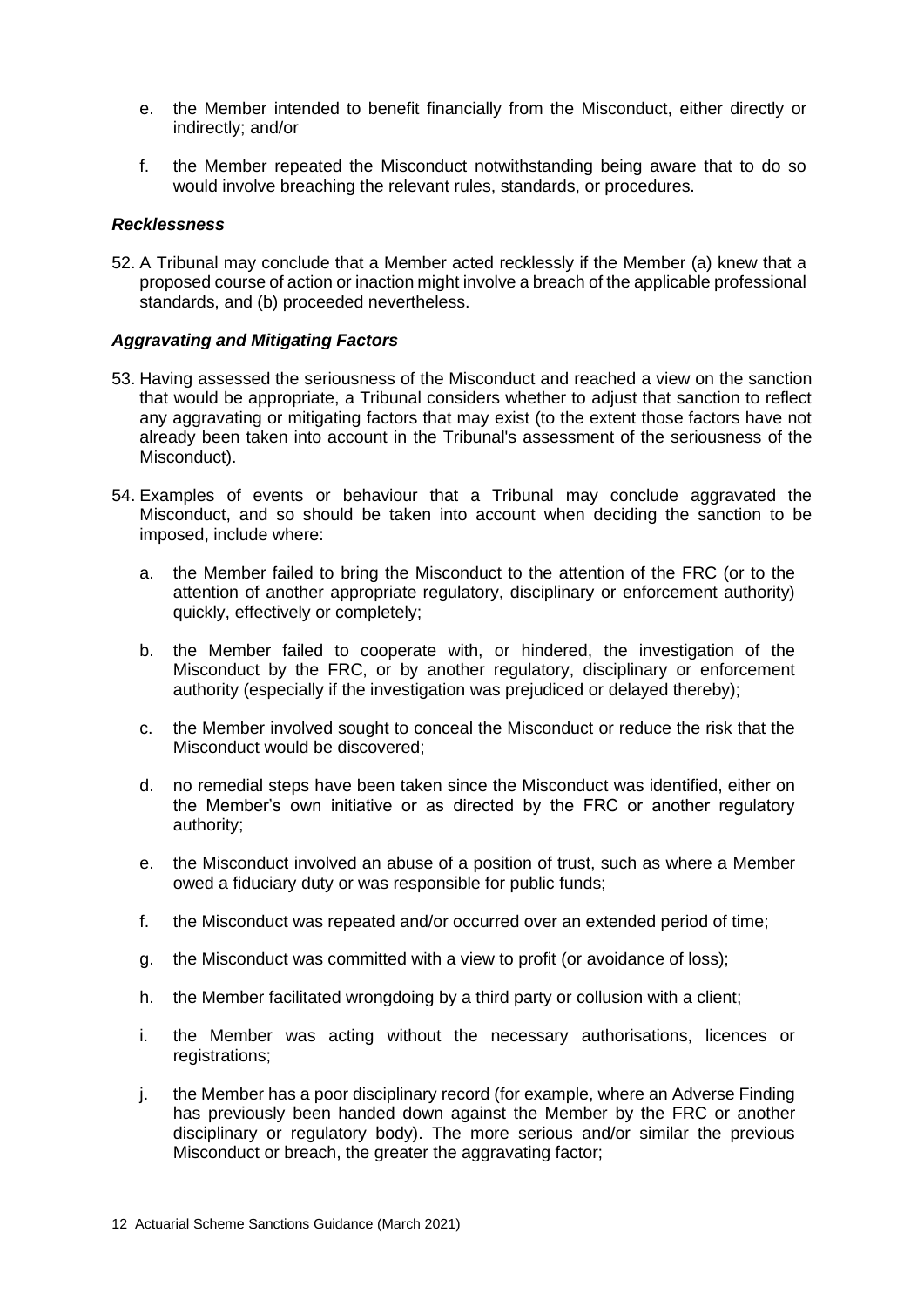- k. the FRC (or another disciplinary or regulatory body) has previously brought to the Member's attention, including by way of a private advice or warning, issues similar or related to the conduct that gave rise to the finding of Misconduct in respect of which the sanction is to be imposed;
- l. if the Member held a senior position and/or supervisory responsibilities.
- 55. Examples of events or behaviour that a Tribunal may conclude mitigate the Misconduct, and so should be taken into account when deciding the sanction to be imposed, include where:
	- a. the Member brought the Misconduct to the attention of the FRC (or to the attention of another appropriate regulatory, disciplinary or enforcement authority) quickly, effectively and completely;<sup>2</sup>
	- b. the Member cooperated during the investigation of the Misconduct by the FRC, or another appropriate regulatory, disciplinary or enforcement authority;
	- c. appropriate remedial steps were taken once the Misconduct was identified, irrespective of whether such steps were taken on the Member's own initiative or that of the FRC or another regulatory authority; $3$
	- d. the Member was deliberately misled by a third party;
	- e. the Misconduct was an isolated event that is most unlikely to be repeated;
	- f. the Member did not stand to gain any profit or benefit from the Misconduct;
	- g. the Member was subject to duress;
	- h. the Member has a good compliance history and disciplinary record;
	- i. the Member held a junior position;
	- j. the Member has personal mitigating circumstances;
	- k. the Member has demonstrated contrition and/or apologised for the Misconduct.

#### *Adjustment for deterrence*

56. If the Tribunal considers that the sanction arrived at, after making any adjustment to reflect any aggravating and mitigating factors, is insufficient to deter the Member who committed the Misconduct, or other Members, from committing further or similar Misconduct, the Tribunal may adjust the sanction to ensure that the intended deterrent effect will be achieved.

<sup>&</sup>lt;sup>2</sup> Self-reporting Misconduct or breaches to the relevant regulatory, disciplinary or enforcement authorities will attract greater credit than co-operation with an investigation which has been prompted by someone or something else

 $3$  Examples include establishing whether the Member's client or others have suffered loss and voluntarily compensating them; correcting any misleading statement or impression; taking disciplinary action against staff involved, if appropriate; and taking steps to prevent similar Misconduct from arising in the future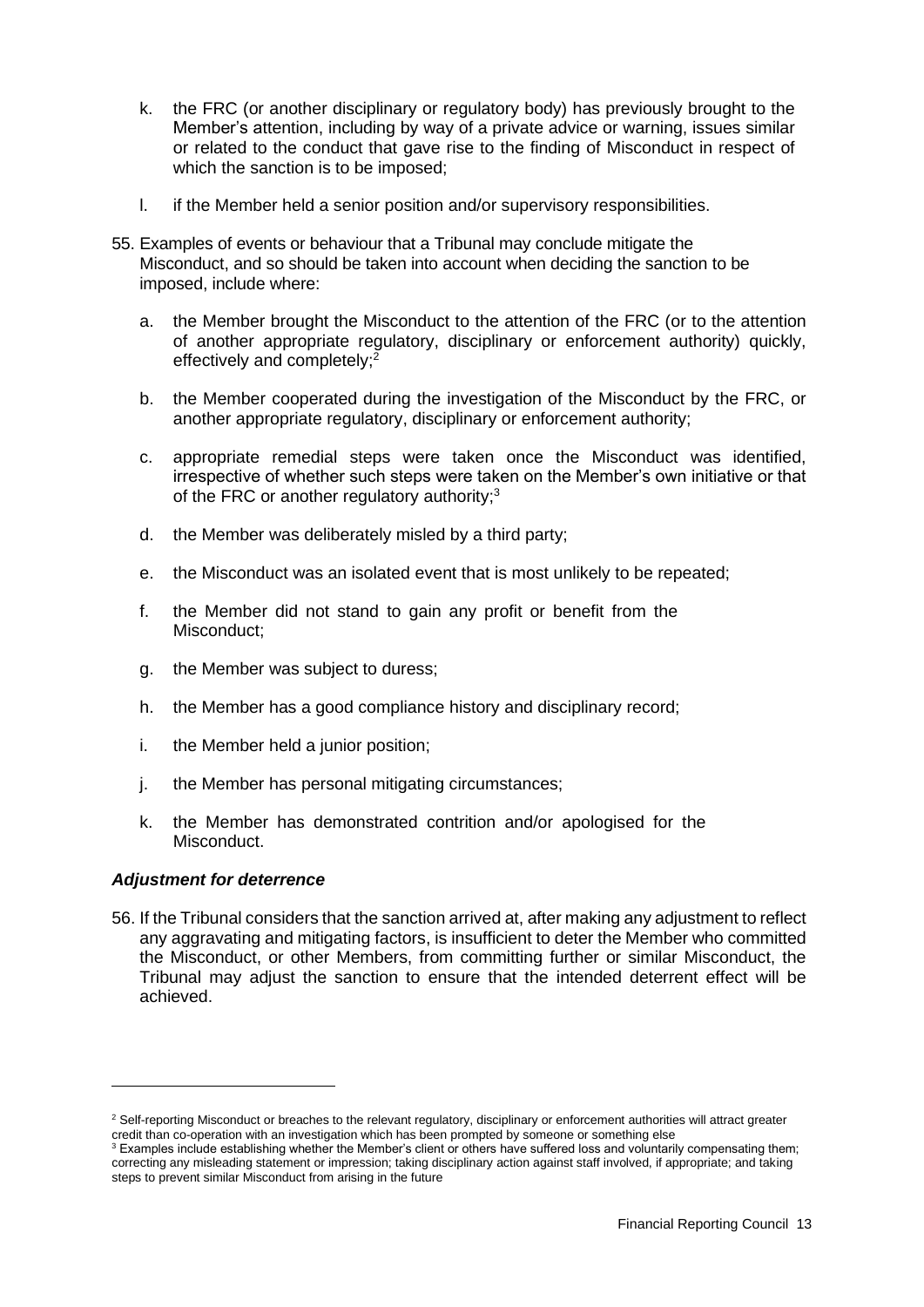- 57. Examples of the circumstances where a Tribunal may consider it appropriate to make such an adjustment include where a Tribunal considers that:
	- a. the Member already has a disciplinary record for Misconduct of a similar nature;
	- b. sanctions imposed previously in respect of similar Misconduct have failed to achieve an improvement in the relevant standards of conduct of Members;
	- c. there is a risk of similar Misconduct in the future, whether by the Member, or by other Members, in the absence of a sufficient deterrent;
	- d. the sanction is too small to meet the objective of credible deterrence.

## *Discount for Admissions and/or Settlement*

## *Admissions*

58. Where Members admit some or all of the facts of a case, it is appropriate that any Fine and/or other sanction that might otherwise be imposed should be adjusted to reflect the extent, significance and timing of those admissions.

## *Settlement*

- 59. The FRC and the Member may negotiate a settlement agreement, including the sanction to be imposed in accordance with paragraph 8 of the Scheme. In recognition of the benefits of such settlement agreements, it is appropriate to adjust the amount of any Fine and/or other sanction that might otherwise have been imposed to reflect the stage at which a settlement agreement was reached.
- 60. Normally, it will be inappropriate to reduce the period during which a Member is to be precluded from practising to reflect a settlement because the primary purpose of such a sanction is to protect the public. Therefore, any settlement adjustment will generally apply only to any Fine to be imposed.
- 61. For the purpose of providing guidance on the scale of any settlement adjustment, the FRC recommends that a case should be divided into three stages and a settlement factor applied to each stage:
	- a. Stage (1) the period from receipt by the Member of the decision to commence an investigation in accordance with paragraph 7(4) of the Scheme until the delivery of a Formal Complaint in accordance with paragraph  $7(11)$  of the Scheme – a reduction of between 20 and 35%;
	- b. Stage (2) the period from delivery of a Formal Complaint in accordance with paragraph 7(11) until the commencement of the hearing of the Formal Complaint by the Tribunal – a reduction of up to 20%;
	- c. Stage (3) the period following the commencement of the hearing of the Formal Complaint by the Tribunal until the final conclusion of the case, including any appeals – no reduction.
- 62. An adjustment to reflect a settlement at the higher end of any range will only be appropriate if the Member or admits substantially all the heads of complaint of the Formal Complaint or does so at an early stage of the case. If the Member is prepared to admit some but not all the heads of the Formal Complaint, the discount applicable will depend